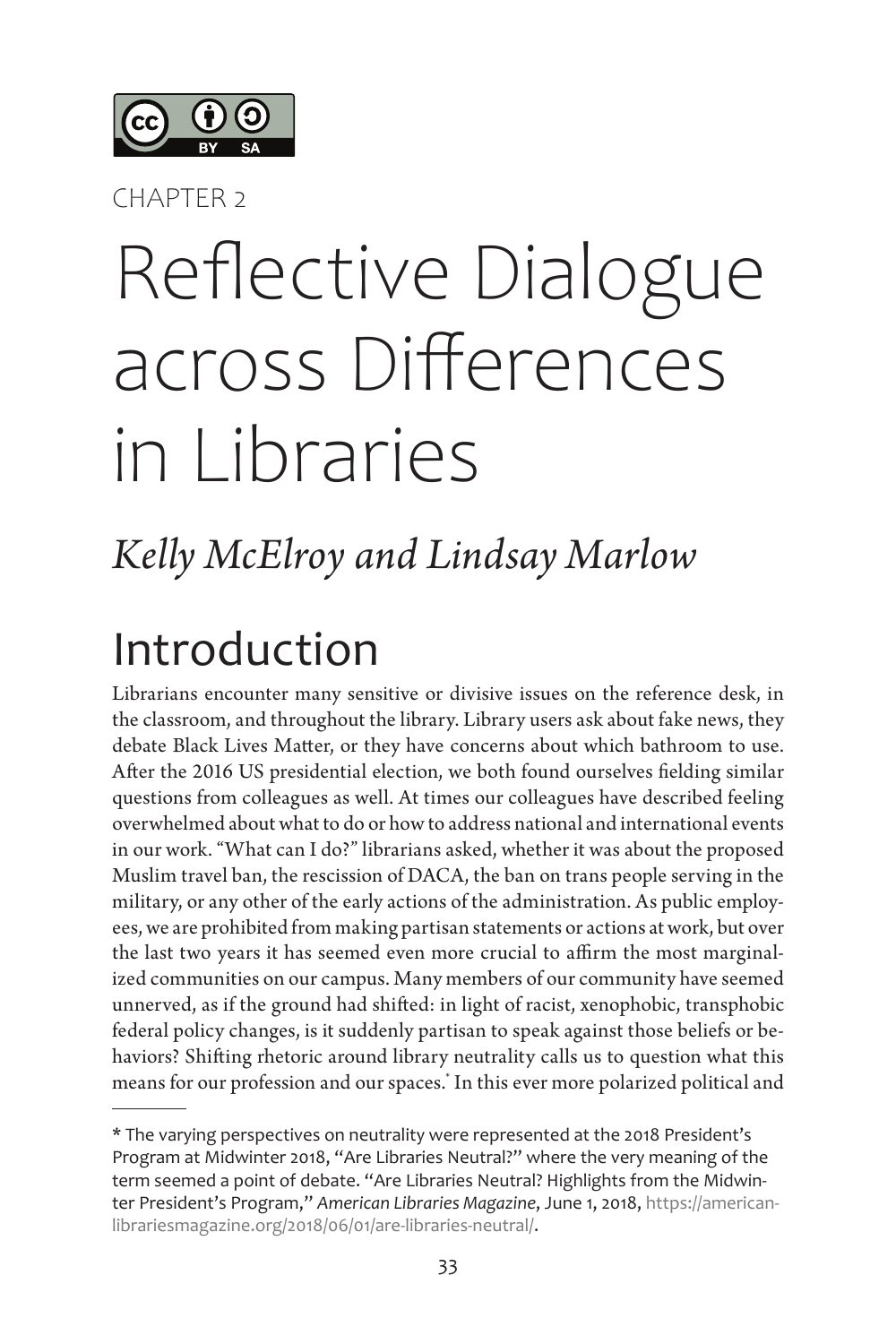social climate, we have found reflective conversation with our peers a useful way to think through and prepare for these and other tough topics.

The people who use our library are also expressing concern and asking questions as government policies change and news stories come out. How do we prepare ourselves to meet these conversations with care rather than shutting them down out of fear? How can we invite more voices to shed light on these issues? How do we pick up and repair when a conversation goes wrong? In this chapter, we walk through a critical reflection process we have used to help colleagues navigate challenging interactions in their work. Our approach to critical reflection is based on workshops we facilitated in our own institution and with library workers around our state. We provide a narrative explanation adapted from the workshops and reflective prompts to be used on your own or with colleagues, through writing and conversation. We share recommendations for creating space for courageous conversations based on our years of experience in facilitation. While you may wish to use reflective dialogue directly with students or other library users, what we describe in this chapter is aimed at conversation between colleagues.

We situate this work within critical librarianship, which Kenny Garcia has described as one that "places librarianship within a critical theorist framework that is epistemological, self-reflective, and activist in nature. According to Elaine Harger, librarians that practice critical librarianship strive to communicate the ways in which libraries and librarians consciously and unconsciously support systems of oppression. Critical librarianship seeks to be transformative, empowering, and a direct challenge to power and privilege."<sup>1</sup> Critical reflection is one of the primary tools of critical library practice and can be used to find meaning and guide your work. Similarly, incorporating regular critical self-reflection can provide insights to understanding more about ourselves, learning with and from dialogue with colleagues, and help us to truly hear our communities when they tell us their needs. While reflection can be deeply personal, the prompts and processes we recommend are rooted in connection: asking you to think about how you connect with your communities of users and peers and how to strengthen those bonds.

Through these prompts, you will consider interactions that went well and ones that did not to consider what strategies led to pain points or to moments of connection. You will have a chance to consider intervention strategies and reflect on how you might apply these during your work. We will focus not only on what to say when a difficult topic comes up, but also on how to forgive ourselves and others and how to learn from both our successes and our mistakes. This chapter will provide you with support to take the risk of having challenging conversations that connect across differences of social identity, access, and opportunity, with the ultimate goal of preparing for the next difficult conversation you encounter.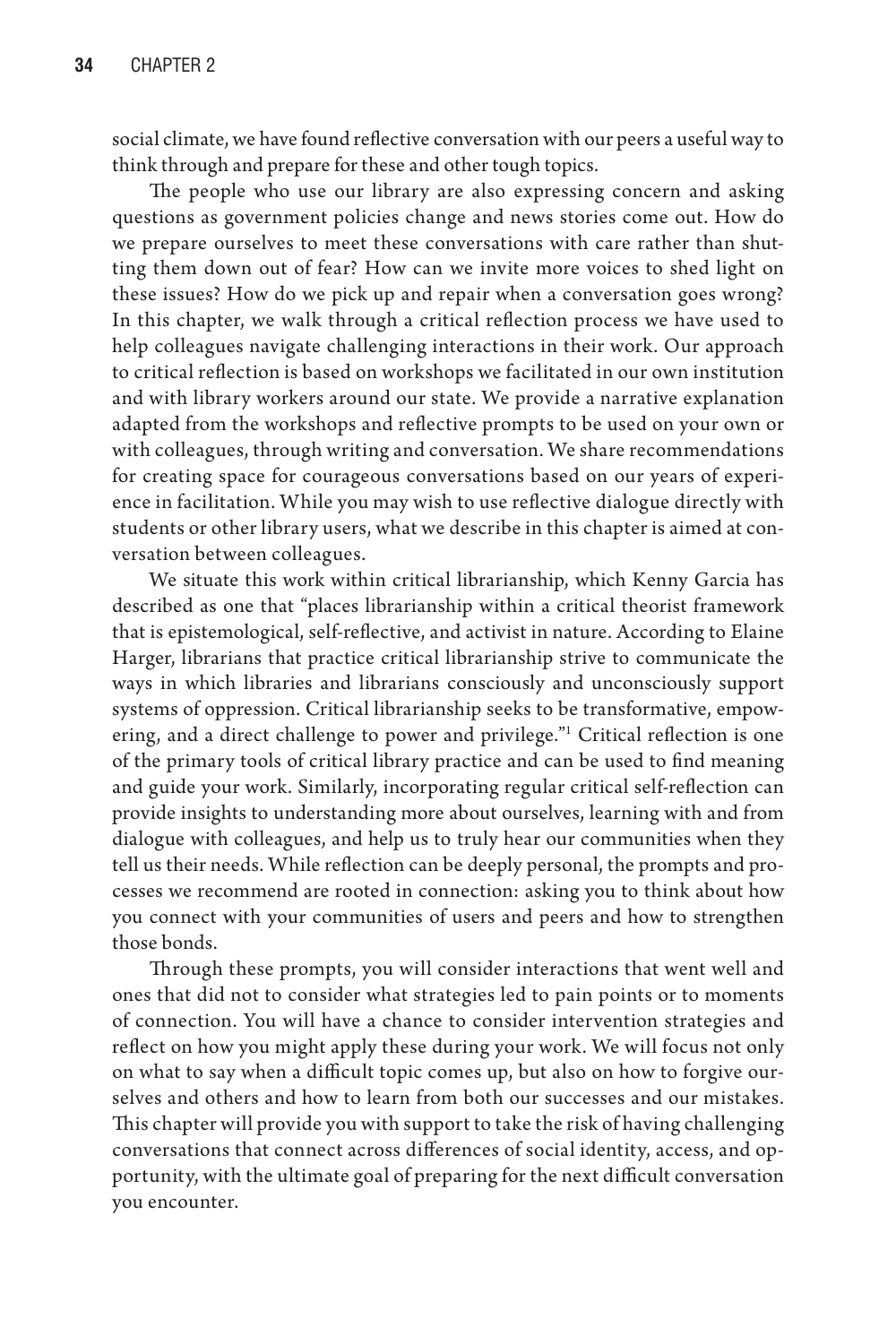# What Is Critical Reflection?

When we think of professional praxis, that cyclical process of incorporating theory into action, reflection is a crucial element of making change. Citing the work of Hatton and Smith, Jennifer Moon defined critical reflection as "exploring reasons for an event in the broader social, ethical, moral, or historical contexts."2 Critical reflection is a practice of considering what happened and what could happen next.

Although the prompts within this chapter can be used for individual reflection, we highly encourage you to explore them with a partner or group. Reflective dialogue provides a space for individuals to synthesize together, potentially find shared answers, and build strength together. As the name suggests, dialogue is *not* a presentation, a highly structured learning activity, or a debate. It is a loose set of practices that anyone can engage in. Perhaps you have attended a training or a community event where a facilitator guided conversation using prompts and probing questions to move the group through various points. While a dialogue may be very carefully planned, it is not scripted in that it truly leaves space for what the participants bring and share.

You can host a reflective dialogue just about anywhere, but it is important to consider how these elements play together:

- Who will be in the room? What are their relationships to one another and to you?
- What do you want people to get out of the conversation?
- What goals do you have for yourself?
- What key topics, issues, and points of learning do you want to explore?
- How will you be participating in the conversation? Will you be more set apart as a facilitator or actively joining the discussion?

When we organize these discussions, we consider the following principles:

• **We all know something; together we know a lot.**<sup>3</sup> These conversations work best when the topic is something that does not require formal study. The prompts in the following section will be specific to libraries, but broad enough to apply to many experiences. As you work within your community, there may be ways to adapt these prompts to be more specific and meaningful, but do not drag yourself into the details in a way that keeps people from engaging. The facilitators Kelly has worked with at Or-

<sup>\*</sup> You may wish to share group agreements with participants at the start of a conversation. We feel ambivalent about this: on the one hand, previously set guidelines can be useful to point back to in the case of conflicting behavior. On the other, unless participants feel invested in the guidelines, they may be difficult to enforce. Your context is essential in helping you make this decision. For example, in Lindsay's experience leading ongoing intergroup dialogue with students over repeated sessions, it was crucial to set expectations and begin building trust from the start; in Kelly's experience facilitating short, one-time conversations between groups of strangers, she found other ways to invite people to participate in productive ways.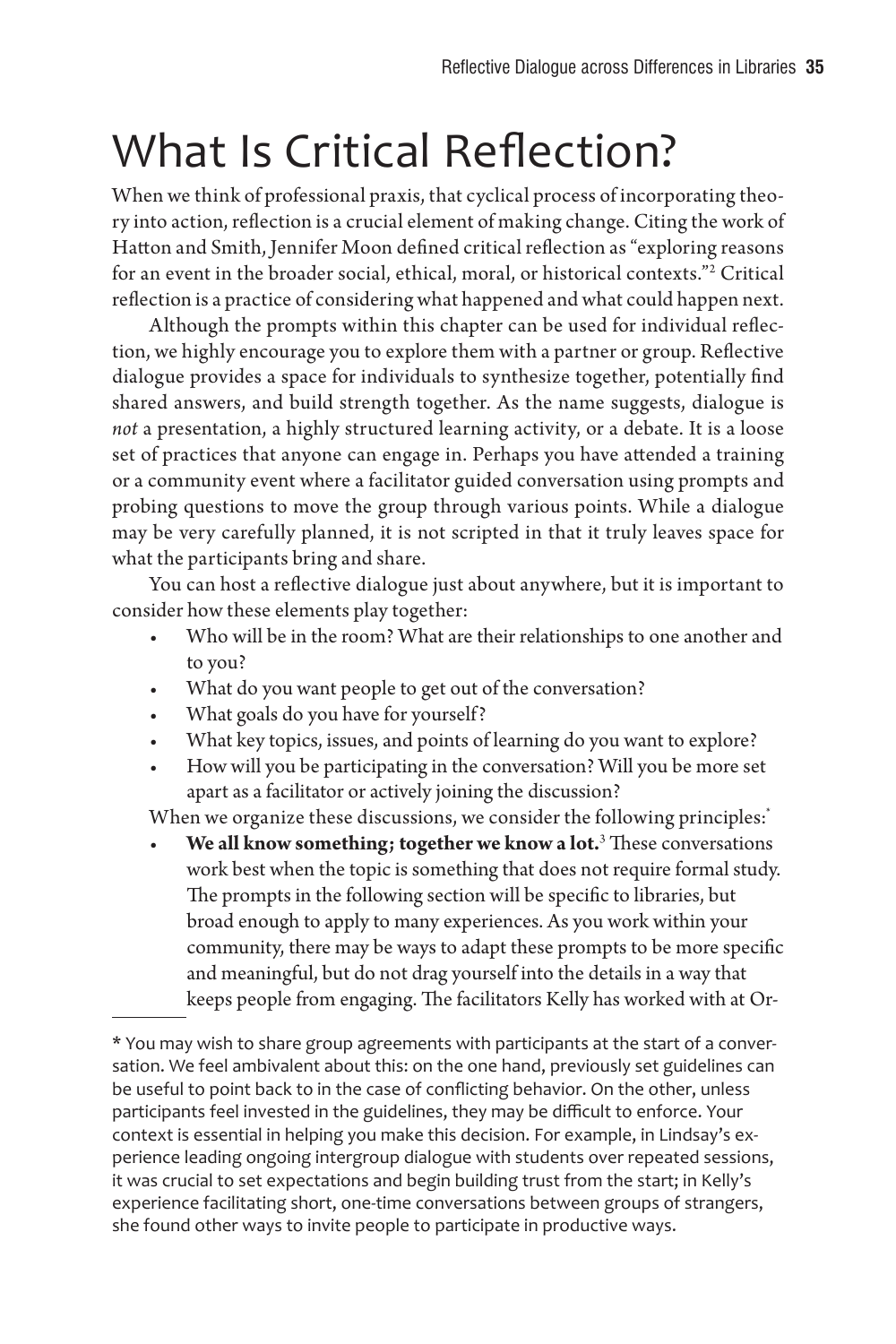egon Humanities often note that conversation comes from *big* questions, rather than *hard* questions—*big* meaning that there is room for many perspectives and facets, *hard* meaning that only an expert can answer them. Topics like oppression, respect, equity, and free speech hold depths to explore, but you will need to help participants find an entry point.

- **Create space for connection.** These conversations are not about winning. You may not convince anyone of your perspective or be swayed yourself. Instead, the intention is for participants to allow themselves to be honest as they speak and to listen wholeheartedly. This does not mean forcing anyone to speak about things they do not wish to. Not everyone feels equally welcome to speak or believes that they will be listened to: as a facilitator, think about how you can create space for everyone to participate. For example, you might include small-group activities, a go-around, and a fishbowl discussion to create opportunities for everyone to have chances to speak *and* to listen.
- This is a practice. One conversation won't solve these issues. Things can feel uncomfortable or awkward, and you may feel discouraged. However, reflecting over what happened can also make you more able to address the next difficult topic as it comes up. You may find that even the practice of reflective dialogue supports your ability to deal with the kinds of scenarios that you worry about in your work with library users. By gathering your colleagues and facilitating conversation, you will be practicing some of the strategies you may need while you work through the workplace interactions you find most challenging.

### Who to Talk With

As you get started in this work, it may be easier to build on existing meetings or relationships, particularly if you think there may be skepticism of the value of this type of activity. Perhaps there is an ongoing instruction interest group, a committee, a department, or even an informal lunch group of colleagues with shared interests. As you think about the topics and issues you want to discuss, think about who would be willing to engage, whose perspectives are crucial to include, and what location you think would encourage a group to be willing to participate. Rooting your conversation in the interests and goals of an existing group is one way to increase support, even from possible skeptics. Even highly experienced facilitators can struggle with resistant participants, so you may wish to build up to working with uninterested colleagues. We also question the value of forcing people to talk; some willingness to engage is an important ingredient of a successful conversation.

If you have the privilege of working with colleagues who are open to reflective dialogue, you could create a formal or informal community of practice around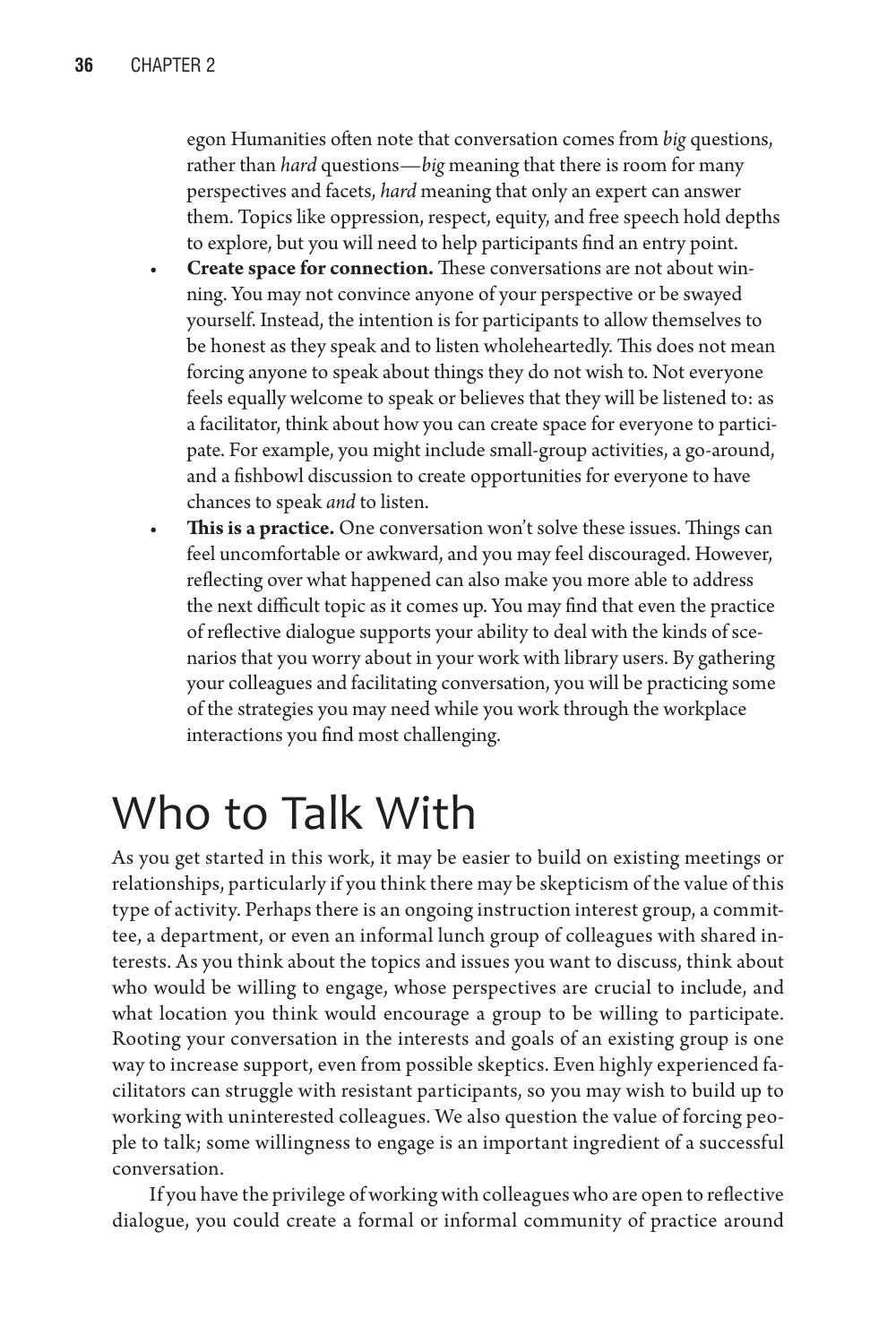this work. Within that community you could decide on individual exercises that will allow you to critically reflect on and explore your personal levels of comfort with various topics. Then as a group or community, you can come together and dialogue about your experience and provide space for practicing what you learned with each other. Once you begin, you will see that your practice often leads to other learning and conversations.

## Prompts for Conversation: How to Actually Do This

We have scaffolded our workshops in a progressive structure similar to the following narrative account during each of the three times we have offered it. As you read through the descriptions and prompts, consider these as a place to start or a point of departure. You will have to adapt the activities and scenarios to fit your personal comfort levels and the context of your place, community, and resources.

### *Pre-work: Get People Thinking before They Come Together*

In order to set the stage for a productive conversation, you can invite participants to prepare in some way, either by sending some work out beforehand or by making it available as people come into the room. This can serve multiple purposes: sharing important ideas or concepts ahead of time, framing the work for the day, getting participants focused and ready to engage. We have used a reflective activity, crafted by Donna Witek, that guides you through creating your Personal Risk Framework.4 This short yet powerful exercise asks you to list the various aspects of your identity and then to determine, through reflection, which of these are at the core or more on the periphery of who you are. By examining the ways in which you are both privileged and at risk in your workplace, as well as how your identities might result in feelings of authenticity and empowerment or fear and anxiety, this activity encourages you to explore ways to incorporate vulnerability into your work. While it is important to move your boundaries forward, it can be counterproductive to push yourself too far, too fast. Though Witek framed this activity around teaching, we have found that it is a useful way to get people thinking before we come into conversation together.

### *Warm-Ups: Getting Started*

Once we are all together, we ask participants to jot down a situation or subject that would make them feel uncomfortable if it were to come up at work. We usu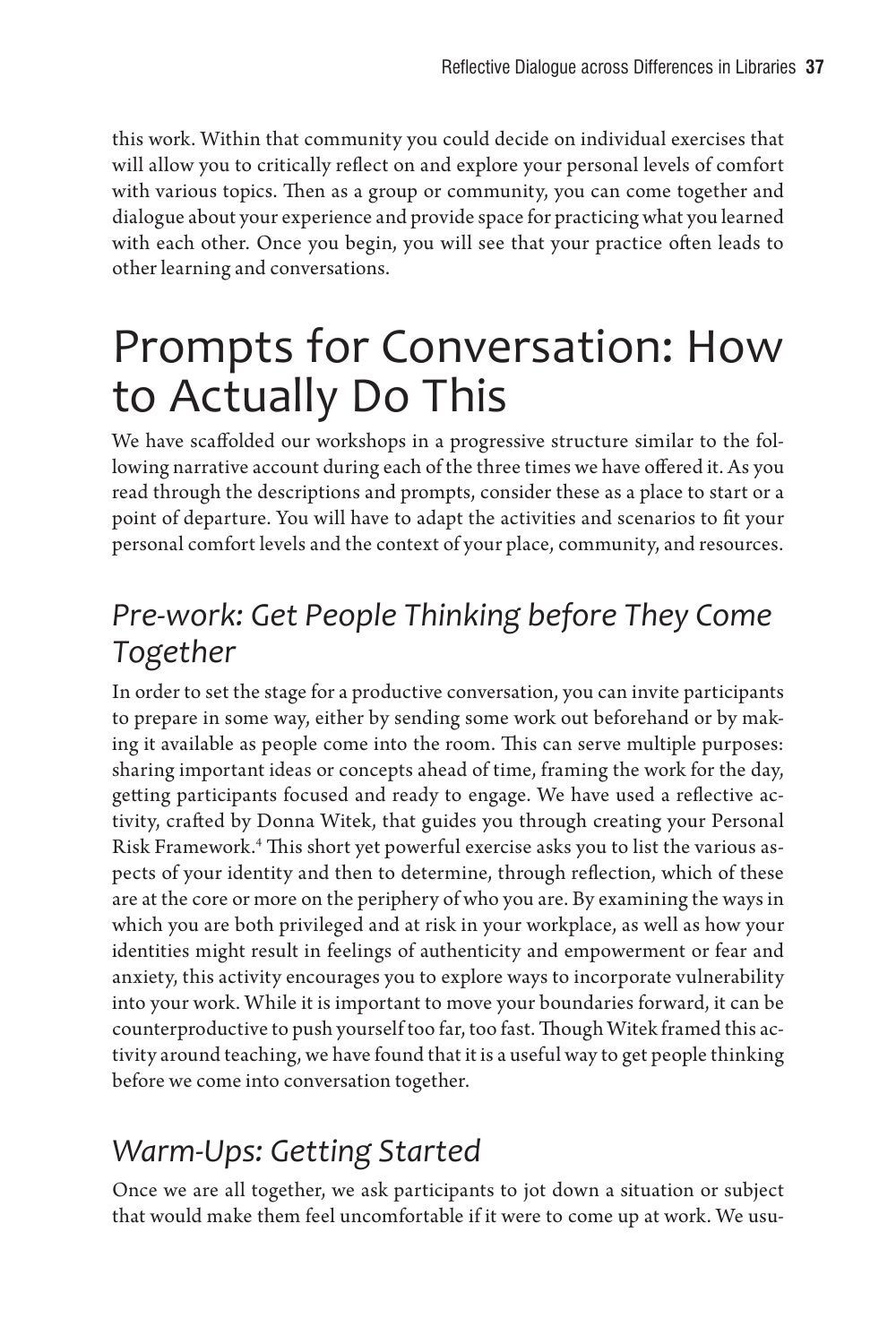ally have folks write these anonymously on Post-it Notes that we collect at the beginning of each session. This activity serves as a way to break the ice and as an invitation for folks to start getting vulnerable, but in a relatively low-risk way. It can also provide talking points later during the conversation, for example, if multiple people bring up a similar issue. To further encourage our participants to begin to get to know one another, we have also used this time to ask participants to introduce themselves. If you don't have time for everyone to go around introduce themselves to the whole group, you can ask participants to pair up or work with the people sitting nearby.

### *Gearing Up and Digging In: The Main Event* THINK-PAIR-SHARE

We ask folks to spend a few minutes free-writing about a time when something sensitive came up in a learning environment and it went badly—or a time when it went well. Then we ask them to share their experience with a partner during a five-minute conversation, focusing on the following:

- What led to the moments of comfort and connection—or discomfort and disconnection—in these stories?
- What did the people involved do to try to resolve and repair—or deepen or avoid conflict?
- Try to identify pain points, moments, and actions that turned the mood. Are there any common themes?

When the pairs are finished, we gather the larger group together and ask them to collaboratively offer their thoughts and ideas on the questions we posed. We then capture the feedback on whiteboards or large Post-its to provide the beginning of a framework for strategies participants can apply to their work. Sometimes the ideas are quite granular but can be grouped into broader categories, but other times the broader concepts come up on their own. In our workshops, the following strategies often emerge:

• **Check in with yourself, be curious, and consider which of your library skills to apply to the interaction or situation.** If patrons ask questions that reflect an opinion that differs from your own, inquire more deeply and ask about the sources they have consulted. Maybe they are exploring a position on a topic that doesn't have strong sources of support and you have an opportunity to engage with them about how to find a broader range of information, as opposed to letting their initial question be the end of the interaction. Asking genuine questions is both an effective part of the reference interview and also an invitation for a patron to consider their topic in a new way. That said, it is also important to know your own limits and to have a backup plan. If you get a reference question that triggers you, can you refer a patron to another staff member? Look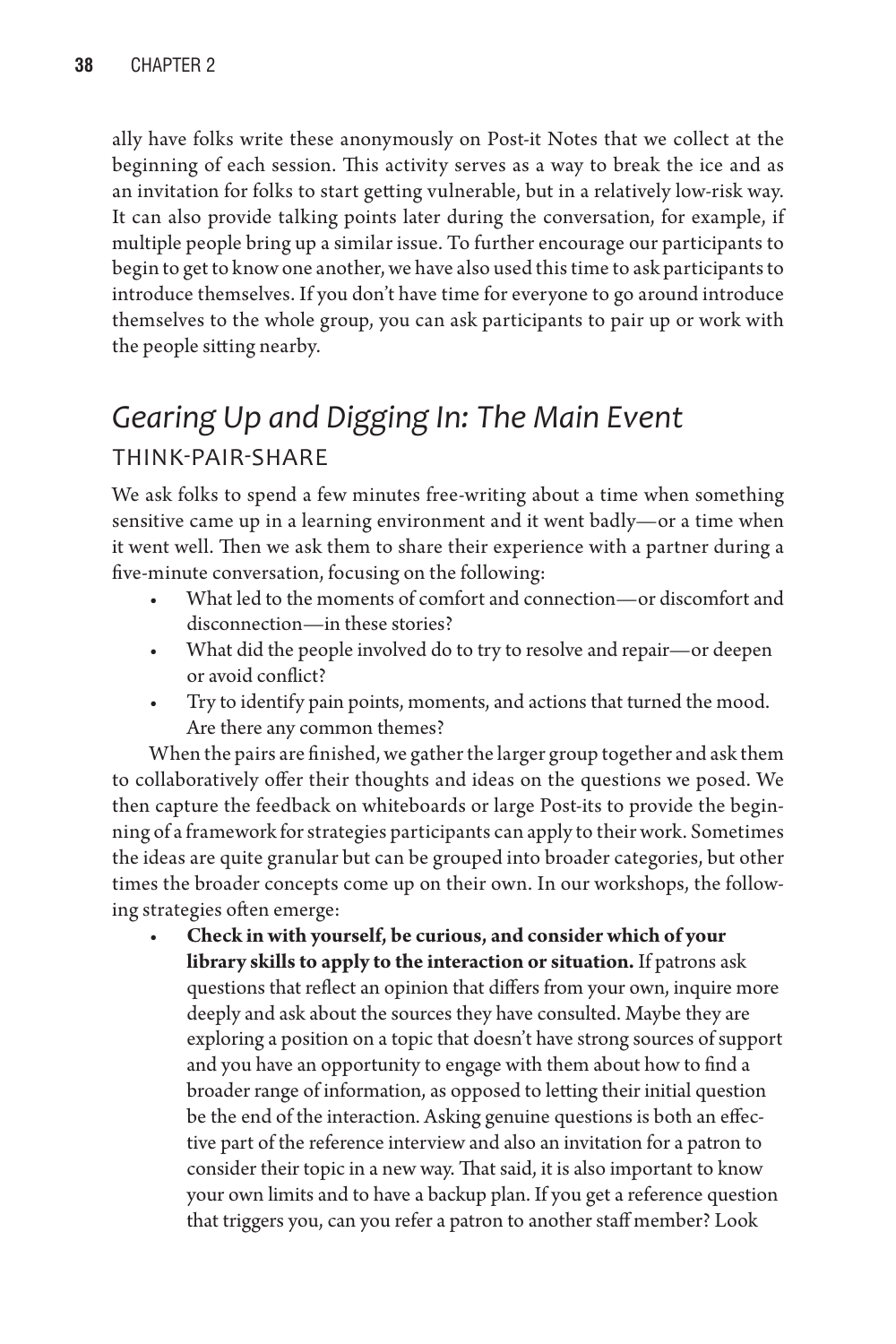at your institutional policies and procedure; you may find it helpful to engage in conversation with colleagues about what constitutes unacceptable behavior, such as verbal, emotional, or other abuse from patrons. It is important to note here that individual workers may be treated differently by patrons based on their perceived social identities. As Rose L. Chou and Annie Pho wrote in their exploration of the experiences of women of color librarians providing reference services, "a unique situation is created where the librarian must balance the value of providing good customer service with the demeaning feelings of receiving racist, sexist, and heterosexist comments on a frequent basis. Does being a good librarian have to be at the expense of oneself?"5

- **Resist scarcity by choosing a growth mind-set and mindfulness.** Mistakes and failure are unavoidable…and they are also a vast area of overlooked opportunity. Tremendous learning comes from making mistakes, failing, iterating, and trying again. If we are forced (internally or externally) to seek perfection and avoid making mistakes at all costs, we limit our ability to learn. Let's all take a collective breath in, and now let one out. Living in a culture that demands urgent and impossible levels of perfection can lead to intense feelings of anxiety, fear, and disconnection from other members of our communities.
- **Remember your values, mission, and policies, and root your work in them.** When dealing with sensitive and difficult conversations, it can be useful to refer back to shared values in your organization, community, or profession.

#### CONNECTION TO THE PERSONAL RISK FRAMEWORK

After the think-pair-share activity is complete, we ask folks to again consider their Personal Risk Framework (which they generated at the beginning of the session) and whether or not they see connections from it to the work they did in their pairs and the themes they saw emerge around points of connection and disconnection. By this point in the conversation, participants have developed more trust in the group and may be more willing to share. We also want to prompt participants to synthesize: the discussion may have offered new insight into why a particular issue is so difficult to face.

### *What Can We Do about It? Practical Elements* SCENARIOS

Our final workshop activity allows participants to begin practicing the strategies they collaboratively generated by applying them to specific scenarios. We ask folks to get into groups (four to six is a good size, but it will depend on the size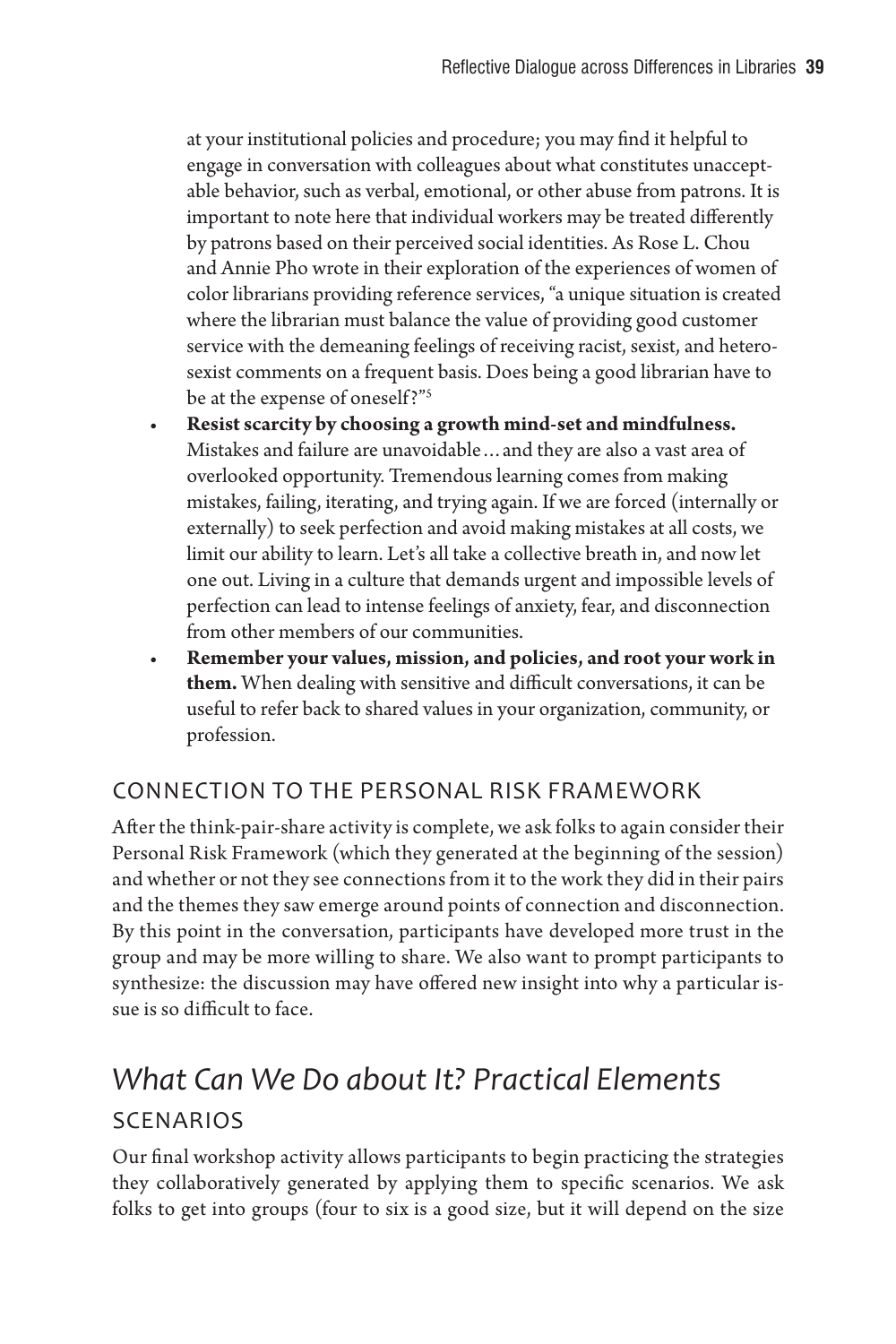of your group), and we distribute prepared scenarios to each group, giving them fifteen minutes to discuss how they might respond to the situation. We purposefully do not use role-playing, as we do not want to ask folks to potentially act out trauma for themselves or others by taking on roles. As long as time allows, we then ask groups to have a volunteer read the scenario and how their group decided to respond. Often this act of sharing generates additional feedback and comments from other participants since each group has a unique scenario and there are many potential ways to respond.

Below are some of the scenarios we have used. Each is based on a real situation that arose in a library, and we have chosen them based on the concerns we have heard from peers and group participants. You may want to develop alternate scenarios, but we have found it helpful to root these in the lived experience of library workers.

- A professor asked you to come to their class to speak about "fake news." You assumed that this was building on something they had already discussed, but when you bring up a contemporary example, a student accuses you of supporting a particular political party.
- As you work with students to brainstorm possible sources for researching and writing about same-sex marriage, a student suggests that the Bible could be used as evidence against it.
- As you ask students to share what books they'll be using for an assignment, one student states she wants to use *Uncle Tom's Cabin* because she wants to understand the perspective of slaves.
- A student comes to the information desk for help with a paper they're writing about "reverse racism," which they say they've personally experienced.
- A student complains to the desk that a "gross homeless guy" is sleeping in a chair in a public area.

Responses to these prompts will vary based on the participants, and ongoing conversation can be fruitful to work through additional issues. For example, in one conversation, we discussed varying institutional policies related to personal hygiene in the library, strategies for how to safely wake up a patron if necessary, and ways to both offer resources and support to a patron and affirm their humanity. Talking through scenarios is a way to safely practice the process of applying skills and knowledge to a difficult situation, with the added benefit of a supportive group to offer feedback and new perspectives. Over time this could result in changes to policies or praxis within an organization or institution.

#### *Wrapping Up: How to Bring Things to a Close*

Often, time runs short once the learning starts—you might find yourself wishing you had scheduled a longer session. Still, it is important to offer closure to the conversation. Asking participants for a one-word takeaway at the end of the session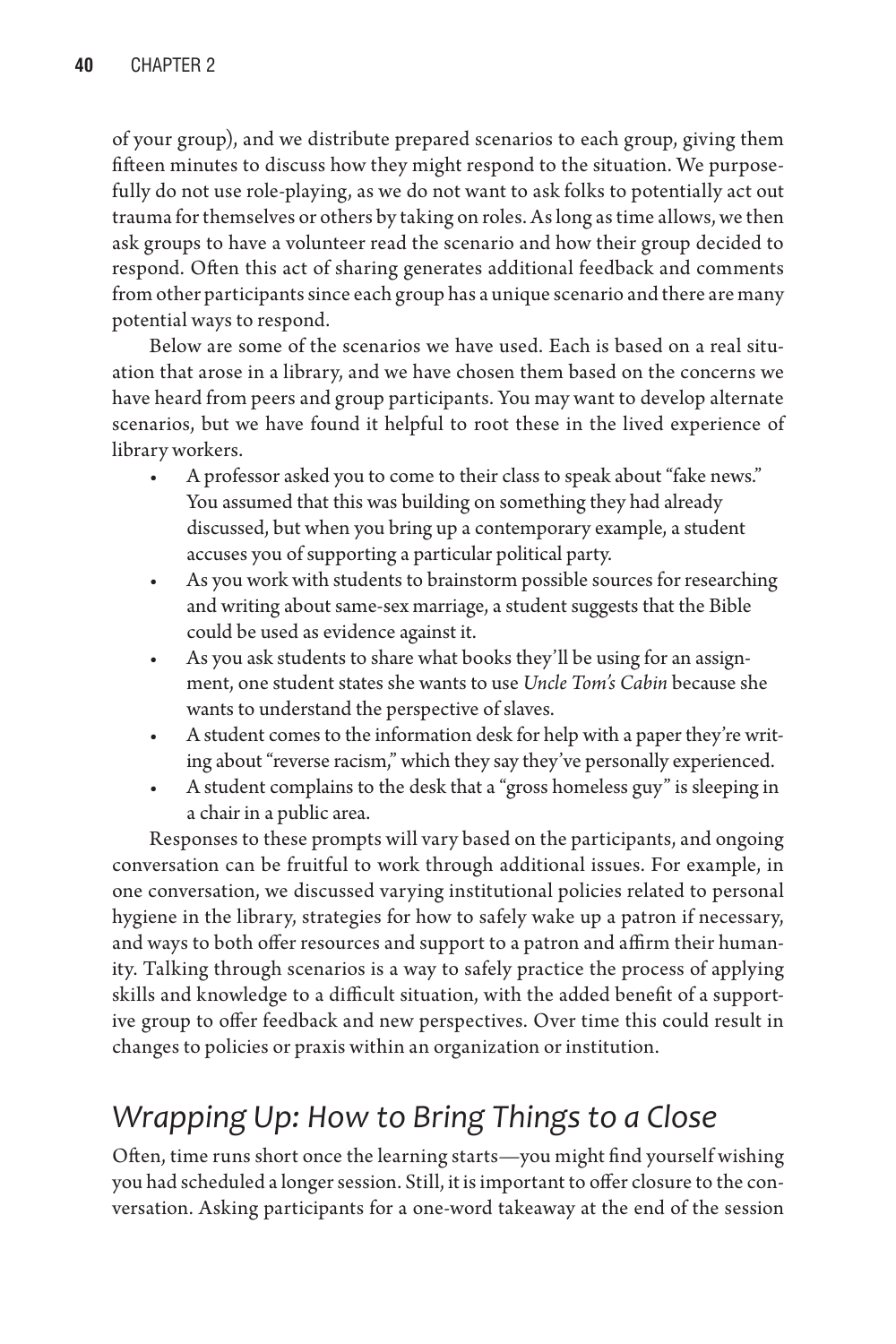allows each individual to reflect upon their experiences and share once more with the larger group. Sharing resources—whether they be books, journals, standards, activities, conferences of interest, media, professional development opportunities, or any other relevant material—can be an excellent way to spark curiosity and encourage further learning. A display of materials offers a chance for participants to linger, browse, and further the conversation. Finally, it can be useful to bring along a sign-up sheet for folks in case they are interested in the creation of a formal or informal community of practice.

# The Complexity of Context

We have used this general outline with different groups in our institution, as well as with a broader group at a regional gathering. Each conversation has been somewhat different, even within our very institution. Context will shape your conversation: even the same group using the same outline may react differently at different times. Our goal in this chapter isn't to address everything, but to invite you to consider the needs of your specific environment. Some issues you might consider:

- **Who is in the room?** Your conversation will be very different if people are required to be there compared to having opted to join in. There may be specific individuals who you know are especially committed or resistant to this kind of reflection. If you hold a position of authority over participants (or vice versa), that may change the tone. It will help you to consider your audience and their needs beforehand.
- **What are your goals?** Any conversation will be most useful if you can articulate what you want to get out of it. As a facilitator, you may have goals such as building rapport within a group, brainstorming solutions to specific issues in your community, or simply getting an initial discussion going about a controversial topic. It is unreasonable to try to transform people in a single conversation—for example, you could aim for people to be able to articulate their values on an issue, but not that they change their values. It is important to be transparent about these goals. Participants may also have their own goals, and you can invite them to share those. However, as the facilitator, you do have authority to shape the conversation. Sometimes this may mean setting your own goals aside to respond to the interests expressed by the group, but other times it will mean acknowledging those interests and still moving forward as planned.
- **What if someone says something racist/homophobic/classist/ ableist…?** This question has two levels: first, participants may wonder how to react to overtly offensive comments or situations in their workplace. Second, you as a facilitator may worry about how to react if something offensive comes up in the dialogue. In both cases, we encourage you to be clear and upfront. As a facilitator, you may need to remind participants of any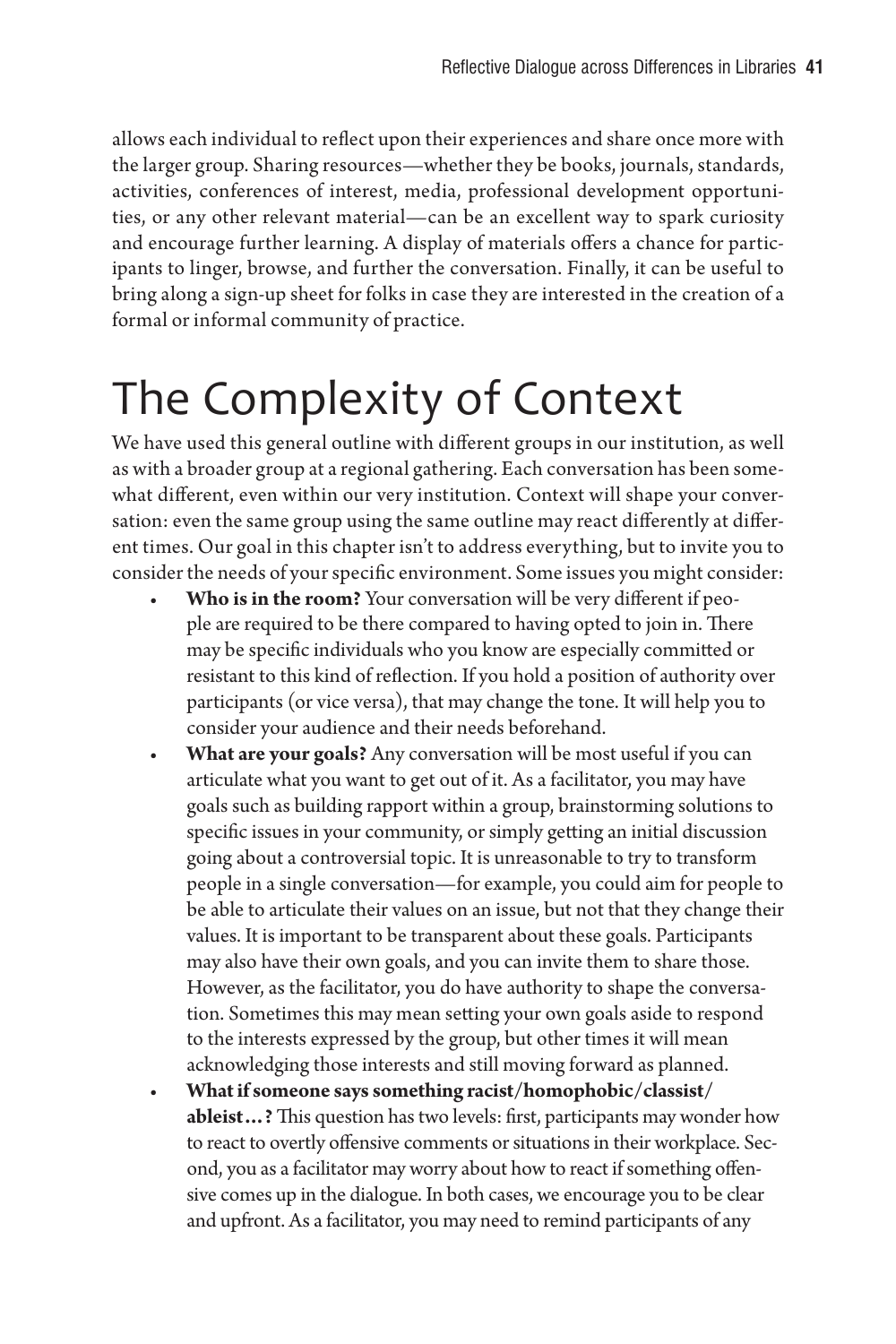guidelines you have set. One piece of advice we really appreciate is to *keep talking*: you don't have to say the right thing right away, but clamming up in the face of offensive comments does not move the conversation forward.<sup>6</sup> You may want to practice statements that you can use to redirect a conversation or be prepared to pose transitional questions back out to the group. We want to note here that individuals with marginalized social identities often face an extra burden to speak up. Consider how this may be true for you, but also be aware of the dynamics among participants. As you model reflective dialogue, think about the messages you send by how you facilitate through these kinds of moments. Do you shut the conversation down entirely? Do you use this situation to open new questions? Do you ignore it as if nothing happened? Particularly with a group that often works together, it is important to follow up afterward, as the impact of an offensive comment can long outlast the conversation. As Robin DiAngelo has noted, white fragility often prevents meaningful engagement in racial justice, as white people avoid meaningful dialogue rather than face criticism.7 Mistakes and discomfort are part of growth, so don't fall into the trap of perfectionism.

### Who We Are, and What Inspires Us to Do This Work *Kelly*

As a librarian, I have an interest in critical pedagogy—here, thinking about this as teaching and learning that is dialogic, recognizing the knowledge brought by all parties, and with a focus on making social change—that is partially based on my own strengths as a learner. I have heard that we tend to teach the way we like to learn, and I certainly see that in myself. I don't tend to like pat answers or memorizing steps; let's talk it out instead.

Just in the past year, my interest in dialogue has really been piqued by my work with Oregon Humanities, our state affiliate of the National Endowment for the Humanities. The magic of facilitation is really that, if you create a space and ask a good question, people will generally go there with you. This also translates into one-on-one dialogue or informal small-group discussions. For me, it connects to how the best conference times are sometimes the in-between sessions, where people actually have a chance to debrief and get real; the shiny conference presentation isn't necessarily going to share the juicy, necessary stuff.

Specifically thinking about the need for dialogue about sensitive topics in libraries, because of the particular focus of my work with historically marginalized communities of students, people sometimes assume that I have a lot of answers for tough questions. After the election, especially after the inauguration, more and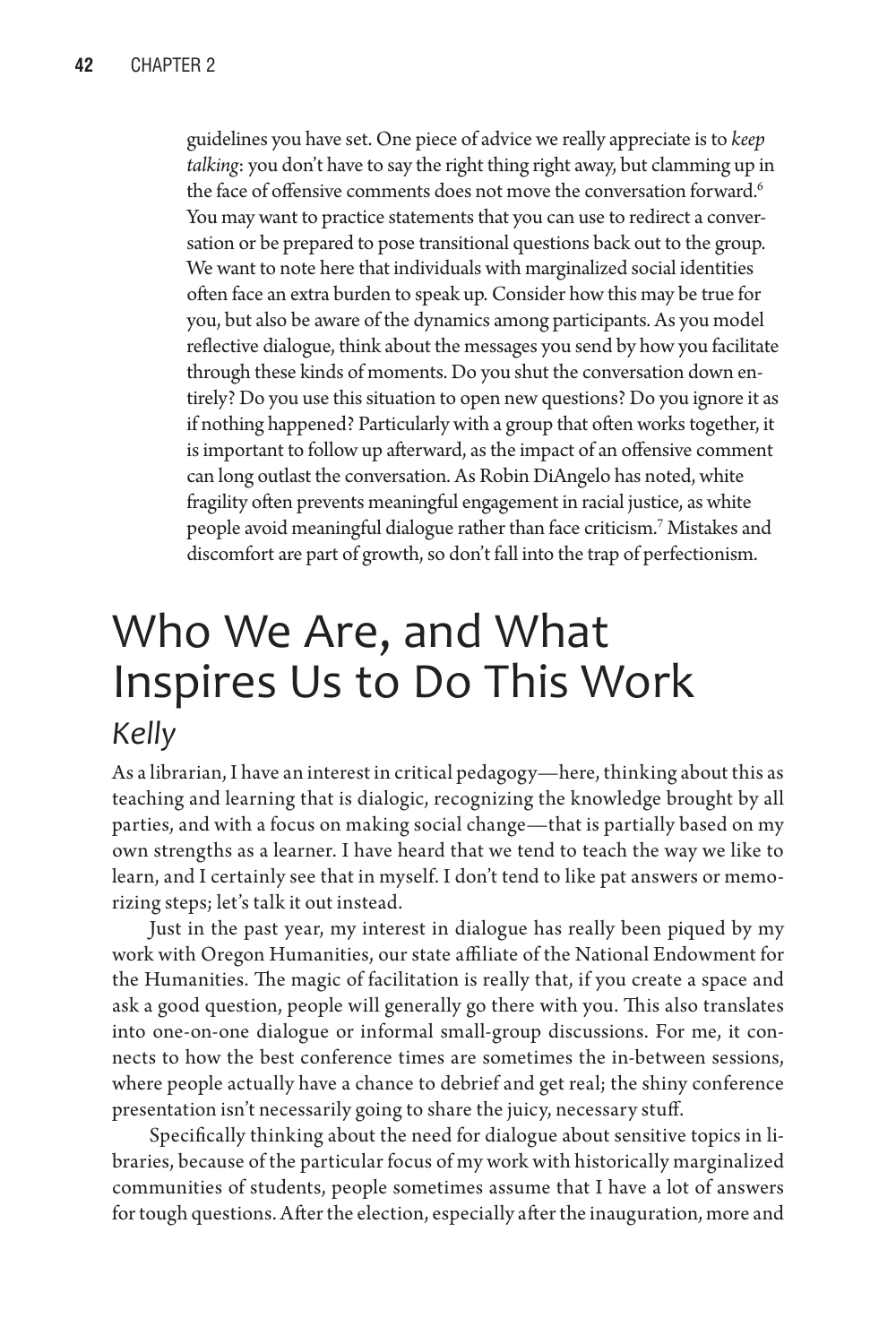more colleagues came to me asking what they could be doing to help. It was heartening, but also disheartening, because here were competent, smart, caring people feeling unsure how to help. But dialogue comes in because I truly believe that, if you cannot have a conversation with someone who you disagree with, it will be nearly impossible to make change. This chapter isn't about convincing everyone (librarians, library users, whoever) to share your opinion. It is about creating spaces for us to get kind of real together and dig into those differences.

#### *Lindsay*

My journey to this work, and ultimately "finding" critical librarianship, has been long and circuitous. I did not come to this work from a background or education in theory. Instead my lived and professional experiences, personality tendencies, values, and feelings led me to where I am now. I grew up in a working-class family in the rural Midwest and was the first person in my family to graduate with a bachelor's degree. Before going to library school, I worked at two separate nonprofits. One of them worked to eliminate toxic pollution through supporting grassroots community action against polluters, and the other worked to support the Buffalo LGBTIAQP+ through programming and advocacy. Work at each organization granted me the privilege of meeting many people who each brought a unique set of experiences and perspectives to our interactions. For me, the heart of my work lies in connection. When I think back on my formal and informal education and the ways in which I learn, I have realized I do very well when I am able to connect new ideas, facts, or problems to things I already know or have encountered. And connection is so often the precursor to things like curiosity, compassion, empathy, acknowledgement, learning, and real change. I am interested in what we can learn from one another based on our lived experiences rooted in place, our shared histories and experiences, and access (to opportunities).

Kelly and I had independently been working in the areas of critical librarianship and social justice and equity when we were asked to discuss how to handle sensitive topics in libraries at our library's annual Instruction Get Together. I was also in my first year at a new academic library and had spoken with Kelly on numerous occasions about our values, interests, and goals for our work. Thus, this endeavor was a culmination of sorts.

### Conclusion

Reflective dialogue work never really stops. It is more a skill that requires practice than knowledge that can be gained passively through exposure to information. Reflective dialogues can be held in many different environments and with many different populations, so it is always important to adapt activities in a way that will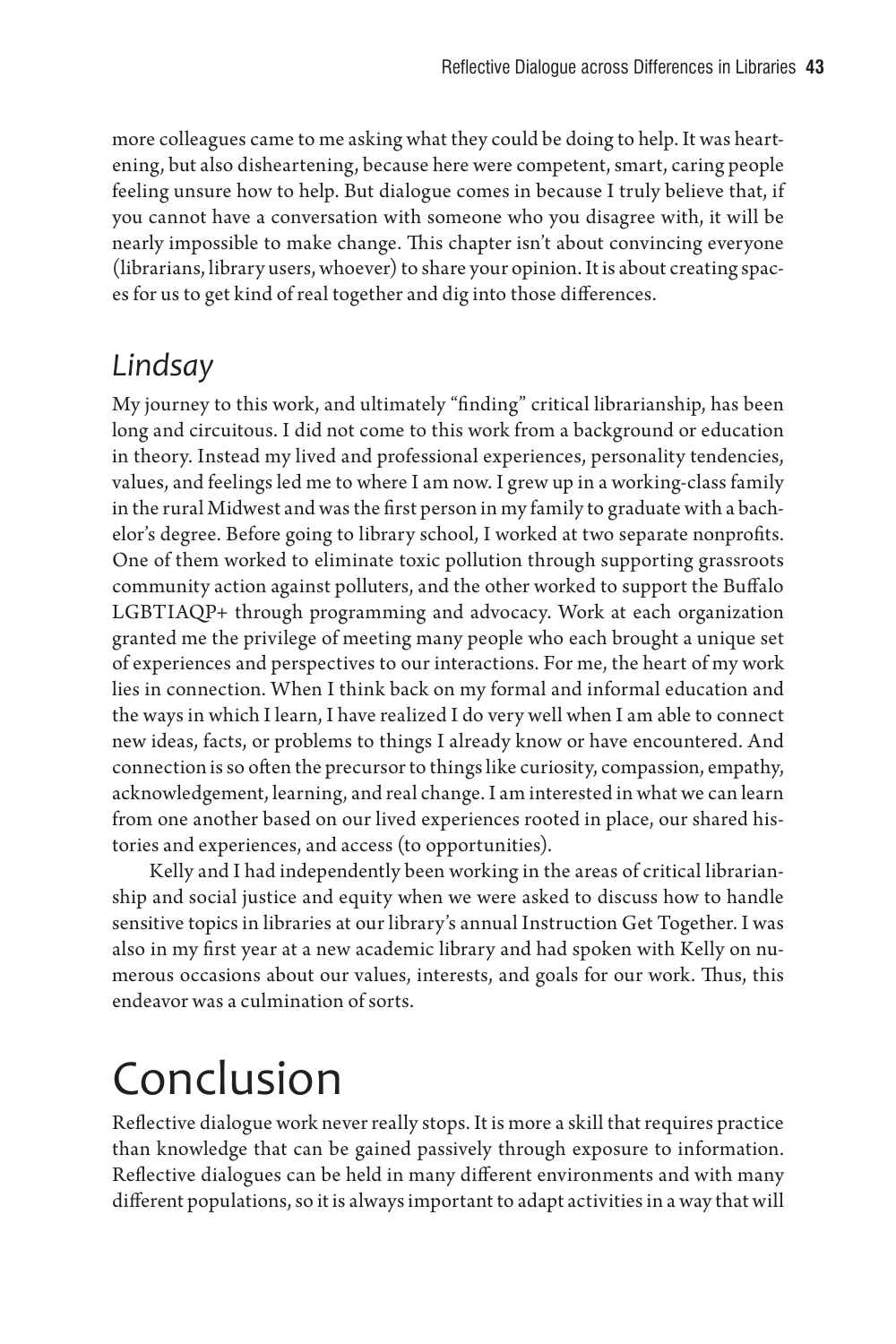best fit your context. The questions may change depending on who is in the room, what is happening in your community, and what your goals are, but the learning and value in reflective dialogue remain constant. We have provided one model that we have used to help ourselves and our colleagues continue to answer the question "What can I do?" Dialogue can be a tool that allows us to better know our user communities, our colleagues, and ultimately ourselves. The only requirement is to be brave enough to begin.

### Recommended Resources

These are some of the resources that have helped shape our approaches to this work.

- Anti-Oppression Resource and Training Alliance (AORTA). "Anti-oppressive Facilitation for Democratic Process: Making Meetings Awesome for Everyone." Last updated June 2017. [http://aorta.coop/portfolio\\_](http://aorta.coop/portfolio_page/anti-oppressive-facilitation/) [page/anti-oppressive-facilitation/](http://aorta.coop/portfolio_page/anti-oppressive-facilitation/). This guide gives great overall suggestions for anti-oppressive approaches to facilitation.
- Rosenberg, Marshall, and Deepak Chopra. *Nonviolent Communication: A Language of Life: Life-Changing Tools for Healthy Relationships*. Encinitas, CA: PuddleDancer Press, 2015. While nonviolent communication (NVC) is a broader strategy for communication, we find it incredibly useful as facilitators. You can also find videos on YouTube of Rosenberg lecturing—with puppets!
- Starhawk. *The Empowerment Manual: A Guide for Collaborative Groups*. Gabriola Island, BC, Canada: New Society Publishers, 2011. Although this book is more focused on working with long-standing groups, Starhawk provides concrete examples of activities and strategies to use, particularly in chapter 1.
- Your local state humanities council. Search at "Find a State Council." Federation of State Humanities Councils. Accessed November 8, 2018. [http://www.statehumanities.org/the-state-humanities-councils/find](http://www.statehumanities.org/the-state-humanities-councils/find-a-state-council/)[a-state-council/](http://www.statehumanities.org/the-state-humanities-councils/find-a-state-council/). Kelly took a facilitation workshop with Oregon Humanities that has shaped her approach to group conversation ever since. Whether or not your state humanities council offers public training, staff may have ideas for best practices or for other local connections.
- Resources at your institution. Look for support and models of reflective dialogue happening outside the library. We have both learned lots from trainings offered by other units on our campus, including the Social Justice Education Initiative, the Human Services Resource Center, and all of the cultural resource centers. We have found that student affairs professionals often have more hands-on training in this type of facilitation and programming; we are lucky to have such excellent colleagues to learn from and observe.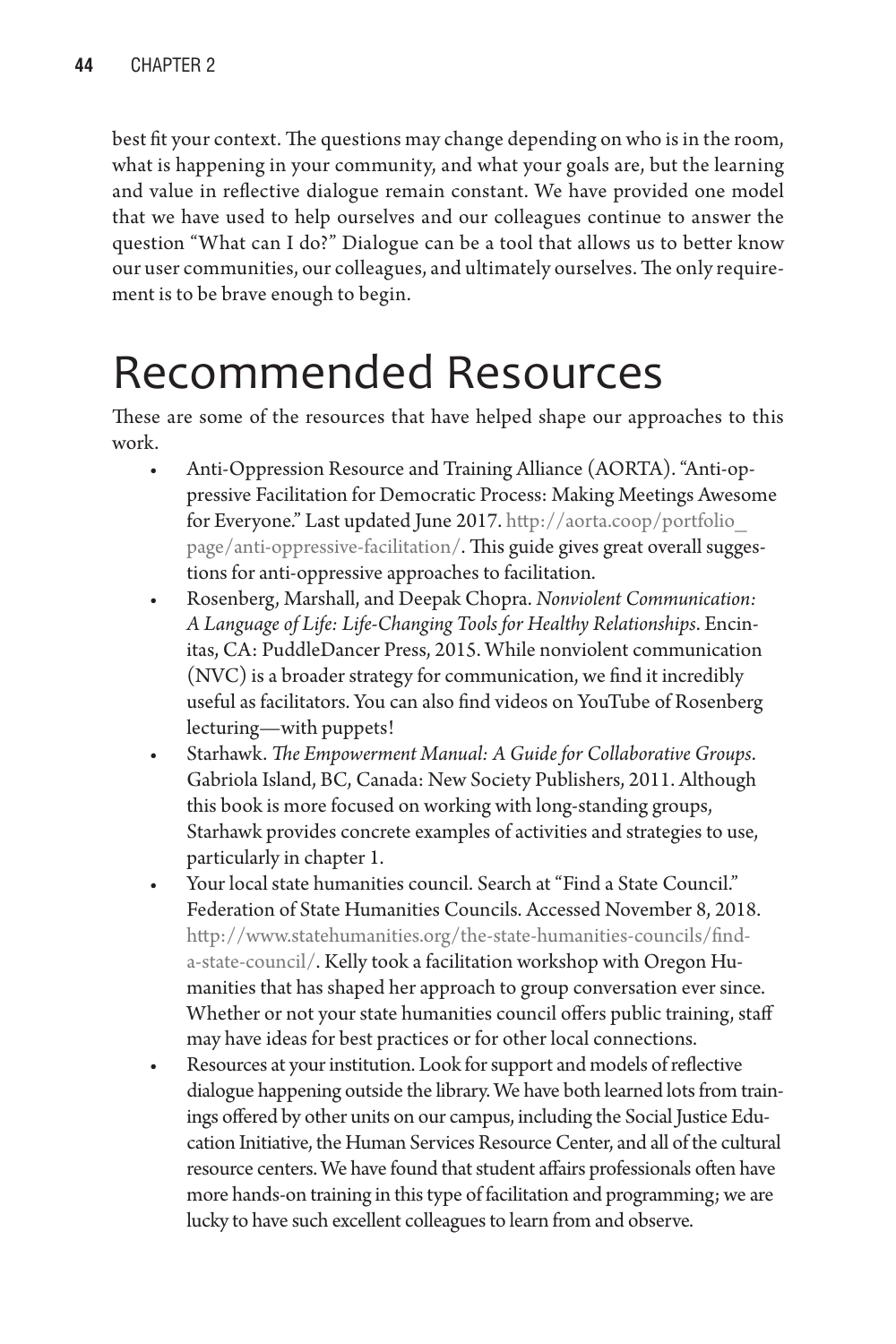#### NOTES

- 1. Kenny Garcia, "Critical Librarianship," *Keeping Up With…*, June 2015, Association of College and Research Libraries, [http://www.ala.org/acrl/publications/keeping\\_up\\_](http://www.ala.org/acrl/publications/keeping_up_with/critlib) [with/critlib.](http://www.ala.org/acrl/publications/keeping_up_with/critlib)
- 2. Jennifer Moon, *Reflection in Learning and Professional Development* (Sterling, VA: Stylus Publishing, 1999), 75.
- 3. Anti-oppression Resource and Training Alliance (AORTA), "Anti-oppressive Facilitation for Democratic Process: Making Meetings Awesome for Everyone," last updated June 2017, [http://aorta.coop/portfolio\\_page/anti-oppressive-facilitation/](http://aorta.coop/portfolio_page/anti-oppressive-facilitation/).
- 4. Donna Witek, "Developing a 'Critical Pedagogy Disposition,'" in *Critical Library Pedagogy Handbook*, ed. Nicole Pagowsky and Kelly McElroy (Chicago: Association of College and Research Libraries, 2016), 207–12*.*
- 5. Rose L. Chou and Annie Pho, "Intersectionality at the Reference Desk: Lived Experiences of Women of Color Librarians," in *The Feminist Reference Desk*, ed. Maria T. Accardi (Sacramento: Library Juice Press, 2017), 248.
- 6. Pippi Kessler, "Active Listening for Social Justice" (workshop, White Privilege Conference, Madison, WI, March 2014).
- 7. Robin DiAngelo, "White Fragility," *International Journal of Critical Pedagogy* 3, no. 3 (2011): 54–70.

#### BIBLIOGRAPHY

- *American Libraries Magazine*. "Are Libraries Neutral? Highlights from the Midwinter President's Program." *American Libraries Magazine*, June 1, 2018. [https://americanlibraries](https://americanlibrariesmagazine.org/2018/06/01/are-libraries-neutral/)[magazine.org/2018/06/01/are-libraries-neutral/.](https://americanlibrariesmagazine.org/2018/06/01/are-libraries-neutral/)
- Anti-oppression Resource and Training Alliance (AORTA). "Anti-oppressive Facilitation for Democratic Process: Making Meetings Awesome for Everyone." Last updated June 2017. [http://aorta.coop/portfolio\\_page/anti-oppressive-facilitation/.](http://aorta.coop/portfolio_page/anti-oppressive-facilitation/)
- Chou, Rose L., and Annie Pho. "Intersectionality at the Reference Desk: Lived Experiences of Women of Color Librarians." In *The Feminist Reference Desk*. Edited by Maria T. Accardi, 226–52. Sacramento: Library Juice Press, 2017.
- DiAngelo, Robin. "White Fragility." *International Journal of Critical Pedagogy* 3, no. 3 (2011): 54–70.
- Federation of State Humanities Councils. "Find a State Council." Accessed November 8, 2018. [http://www.statehumanities.org/the-state-humanities-councils/find-a-state](http://www.statehumanities.org/the-state-humanities-councils/find-a-state-council/)[council/](http://www.statehumanities.org/the-state-humanities-councils/find-a-state-council/).
- Garcia, Kenny. "Critical Librarianship." *Keeping Up With…*, June 2015. Association of College and Research Libraries. [http://www.ala.org/acrl/publications/keeping\\_up\\_with/](http://www.ala.org/acrl/publications/keeping_up_with/critlib) [critlib](http://www.ala.org/acrl/publications/keeping_up_with/critlib).
- Kessler, Pippi. "Active Listening for Social Justice." Workshop presented at White Privilege Conference, Madison, WI, March 2014.
- Moon, Jennifer. *Reflection in Learning and Professional Development*. Sterling, VA: Stylus Publishing, 1999.
- Rosenberg, Marshall, and Deepak Chopra. *Nonviolent Communication: A Language of Life: Life-Changing Tools for Healthy Relationships*. Encinitas, CA: PuddleDancer Press, 2015.
- Starhawk. *The Empowerment Manual: A Guide for Collaborative Groups*. Gabriola Island, BC, Canada: New Society Publishers, 2011.
- Witek, Donna. "Developing a 'Critical Pedagogy Disposition.'" In *Critical Library Pedagogy*